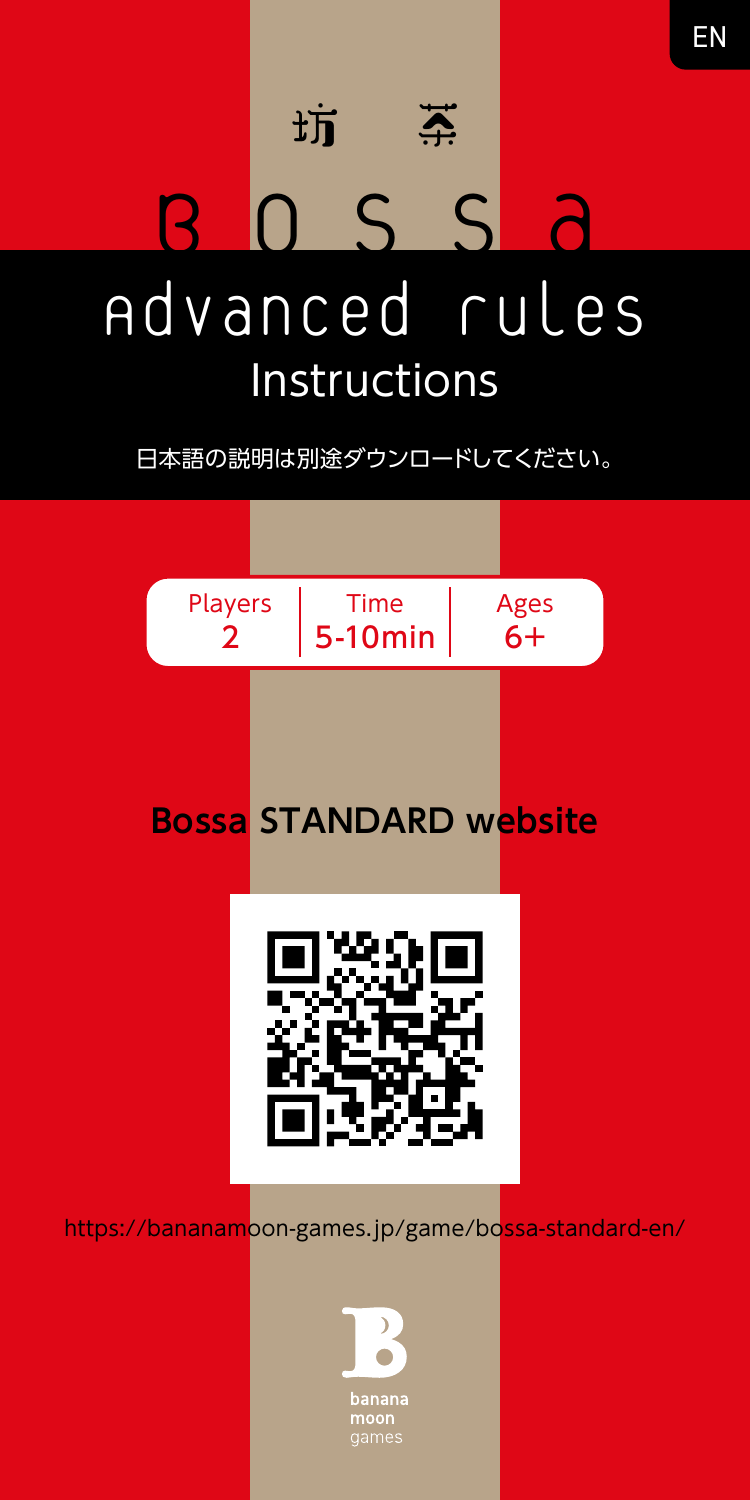

## **Advanced rules overview**

A two player game.

Decide each player's dice color, then according to the dice pips' color and number place corresponding tiles alongside their dice.

Utilizing 3 action tiles, avoid being backed into a corner and play your tiles. One more or one less tile only can be placed alongside previously place tiles.

The player to use first use all tiles in their hand or have 6 rows of tiles on the own color line takes the win.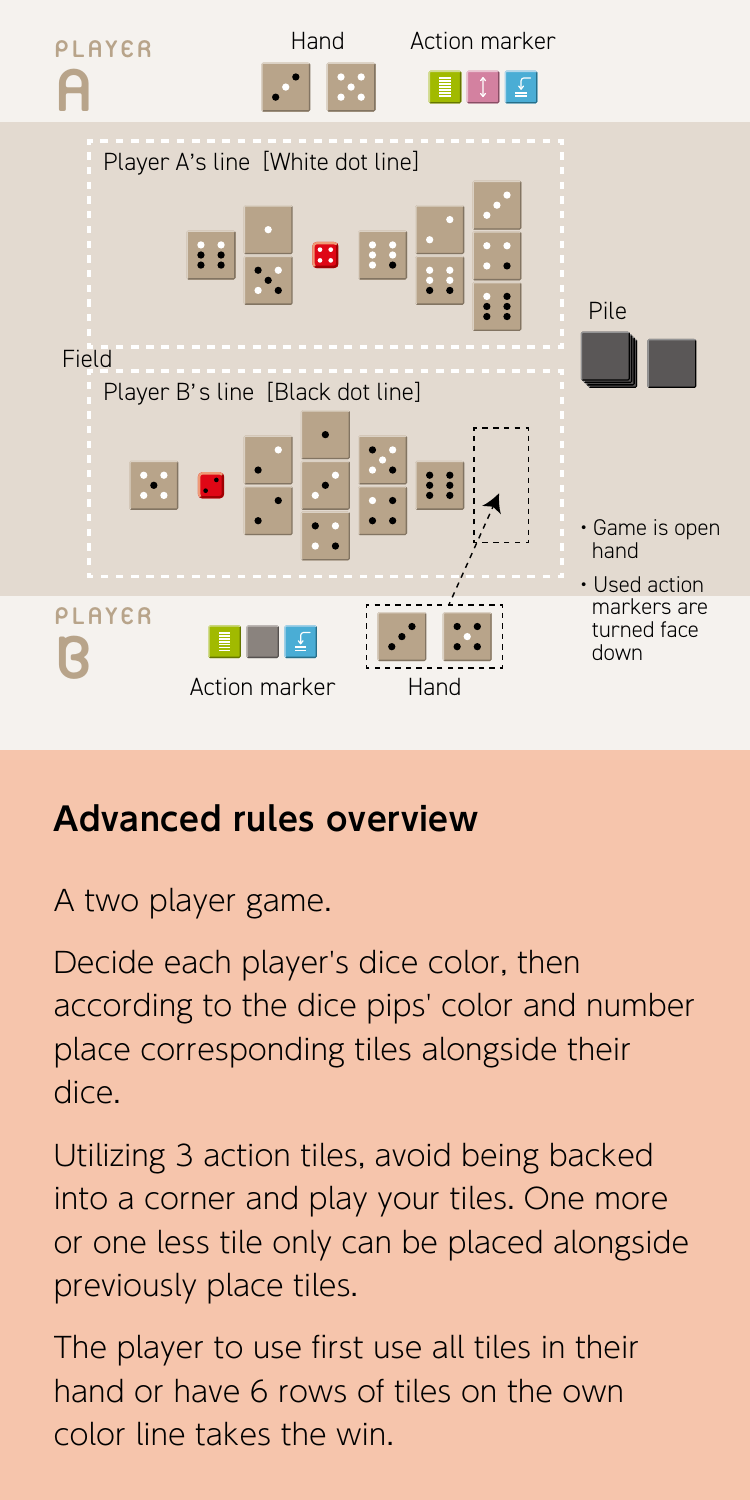## **Game components**

• Dot tiles x 27

|                                                    |   | W1 | W <sub>2</sub> | W <sub>3</sub> | W4 | W <sub>5</sub> | W <sub>6</sub>                 |                        |
|----------------------------------------------------|---|----|----------------|----------------|----|----------------|--------------------------------|------------------------|
|                                                    |   |    |                |                |    |                | ÷                              |                        |
| B1                                                 |   |    |                |                |    | ÷<br>å         |                                |                        |
| B <sub>2</sub>                                     |   |    |                |                |    |                |                                | Dot count No. of tiles |
| B <sub>3</sub>                                     |   |    |                | ∷              |    |                | W <sub>1</sub> .B <sub>1</sub> | 6 of each              |
|                                                    |   |    |                |                |    |                | W <sub>2</sub> .B <sub>2</sub> | 5 of each              |
| <b>B4</b>                                          |   |    |                |                |    |                | W3.B3                          | 4 of each              |
| B <sub>5</sub>                                     |   |    |                |                |    |                | W4.B4                          | 3 of each              |
|                                                    |   |    |                |                |    |                | W5.B5                          | 2 of each              |
| B <sub>6</sub>                                     | H |    |                |                |    |                | W6.B6                          | 1 of each              |
| $\cdot$ Action markers x 6<br>$(3 types \times 2)$ |   |    |                |                |    |                |                                |                        |
| • Dice x 2<br>(white pips x 1, black pips x 1)     |   |    |                |                |    |                |                                |                        |

### **Dot tiles and their usage**

Either the black dots or white dots of the tiles are used in play. Multiple tiles may be used in one play.

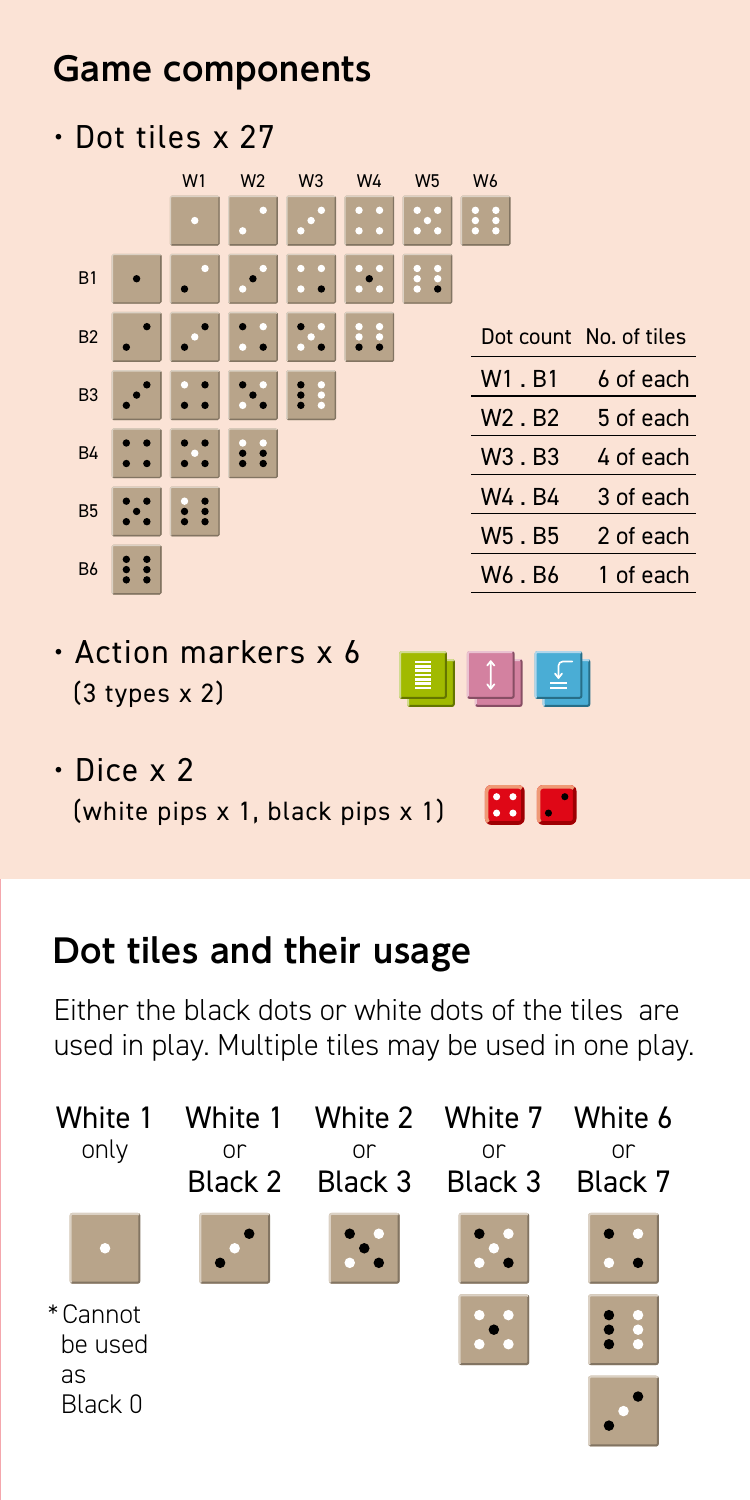## **3 action cards**

Each action card may be used once per game.

## One tile from your hand may be discarded and one drawn from the pile. **Redraw** Pile Discard Draw

## Exchange

One tile from your hand may be exchanged for a tile in your opponent's hand.

# Opponent's hand Exchange Your hand

Hand

A tile or the same number of tiles of the same score may be stacked on a tile or tiles already in play.

Stack

\* Multiple layers may be stacked.

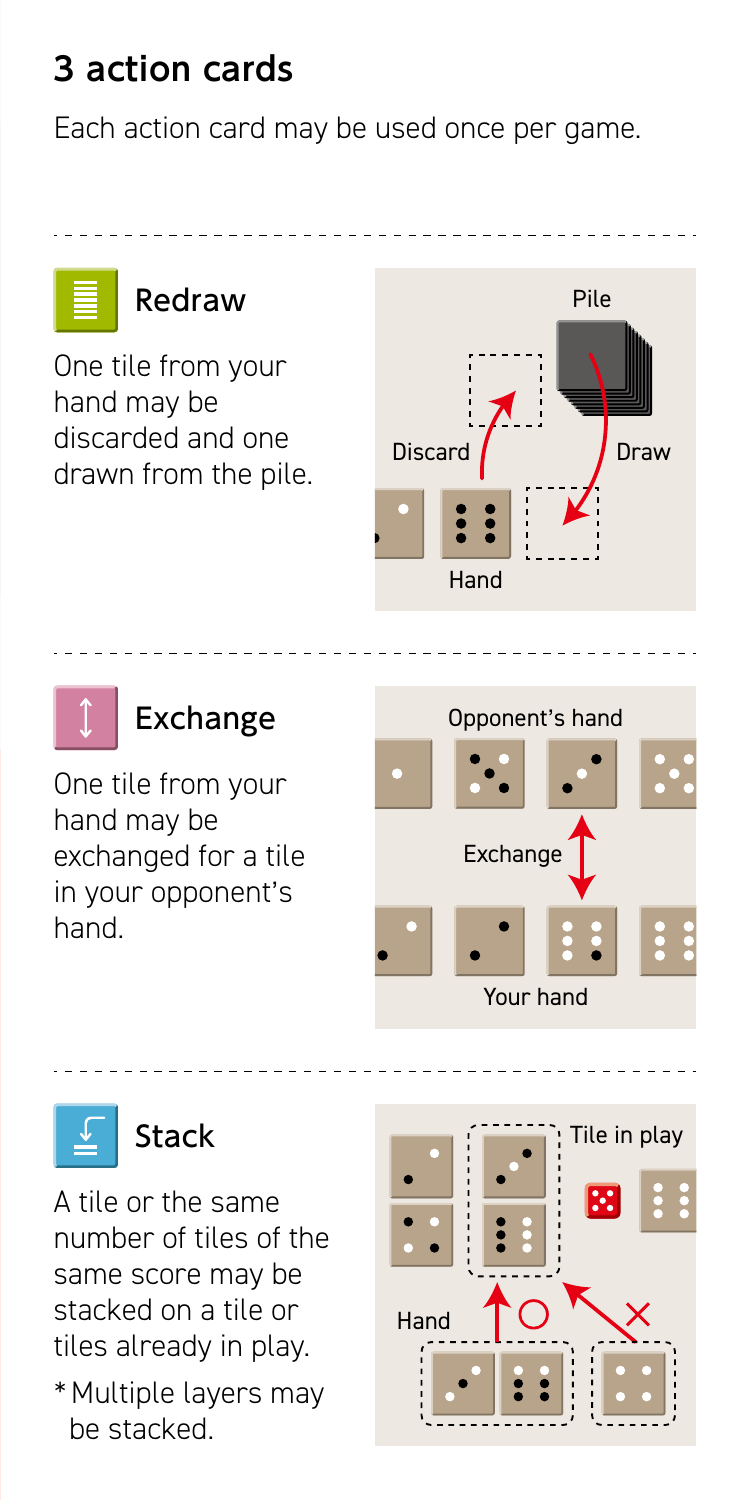## **Preparation**

- 0 • Shuffle the dot tiles well and place in a pile face down. **Remove one tile** and leave it face down.
- Each player takes 4 tiles from the pile and places them face down in a row (Hand).
- 3 action cards are also placed face up in front of the player.





#### Keeping track of the number of tiles played and also which tiles with relation to the number of dots makes for easier play.

6 each of 1 dot black and white tiles, 5 each of 2 .... 1 each of 6.

Play tiles keeping this in mind (refer to game components in this sheet). During the course of the game both players' hands are open. How many tiles you want are left? Maybe none? Knowing how many remain by the tiles already played makes for easier tactics.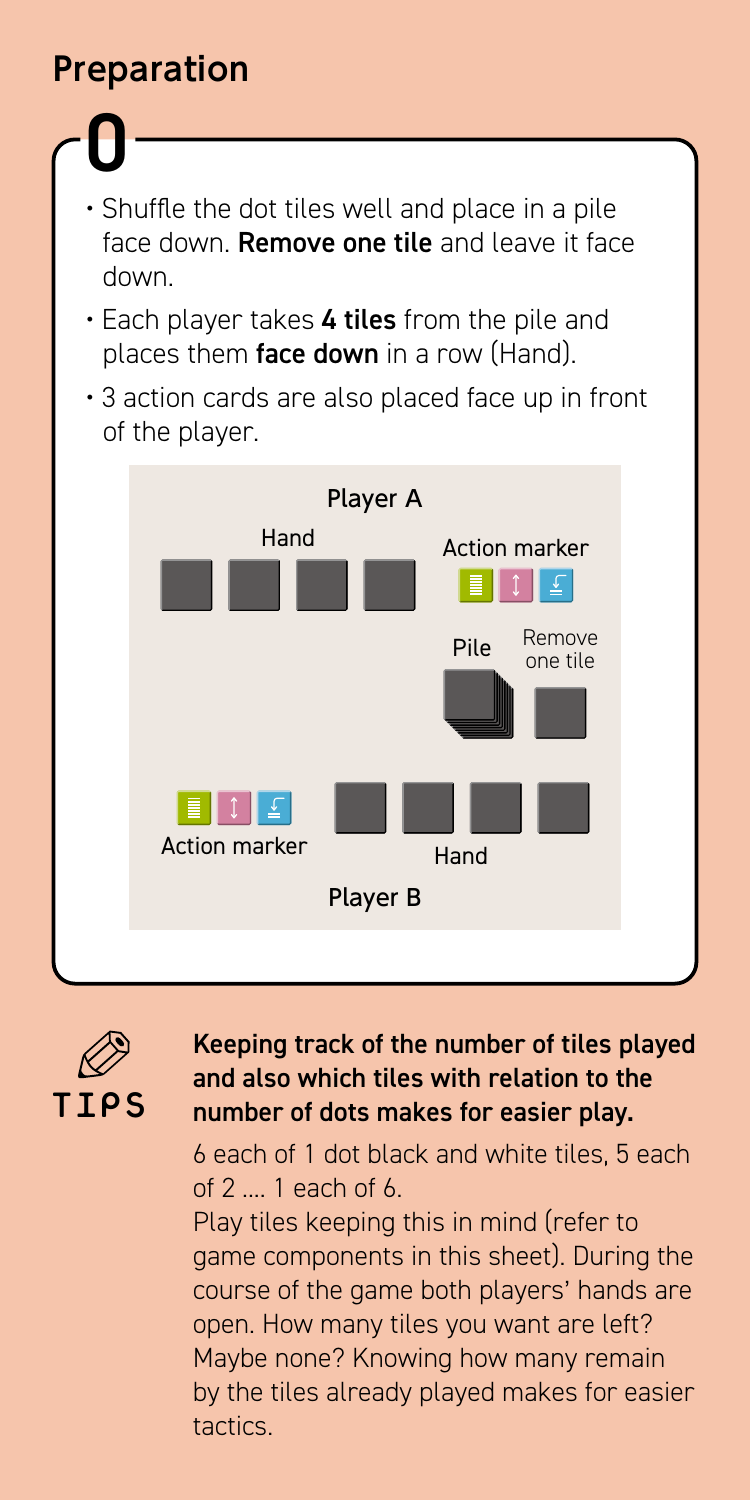## **Game play**

1

#### Establishing order of play and each players' color line

- 1-1 Each player rolls one dice in the center to determine starting point. If both players roll the same number, dice are rolled again.
- The player who rolls the highest number checks their hand (taking care to not show the opponent), and **chooses** either the black or white line or chooses to make the first play.
- If that player chooses the the color line, the opposing player takes first play. Alternatively , if that player chooses to play first , the opposing player chooses the color line.



 $\leftarrow$  The player who rolls the highest number chooses the color line or order of play.

- 1-2 The corresponding dice color is placed in front of each player and becomes the starting point for the black or white line respectively.
- Each player then turns their tiles face up and the game is then played with open hands.

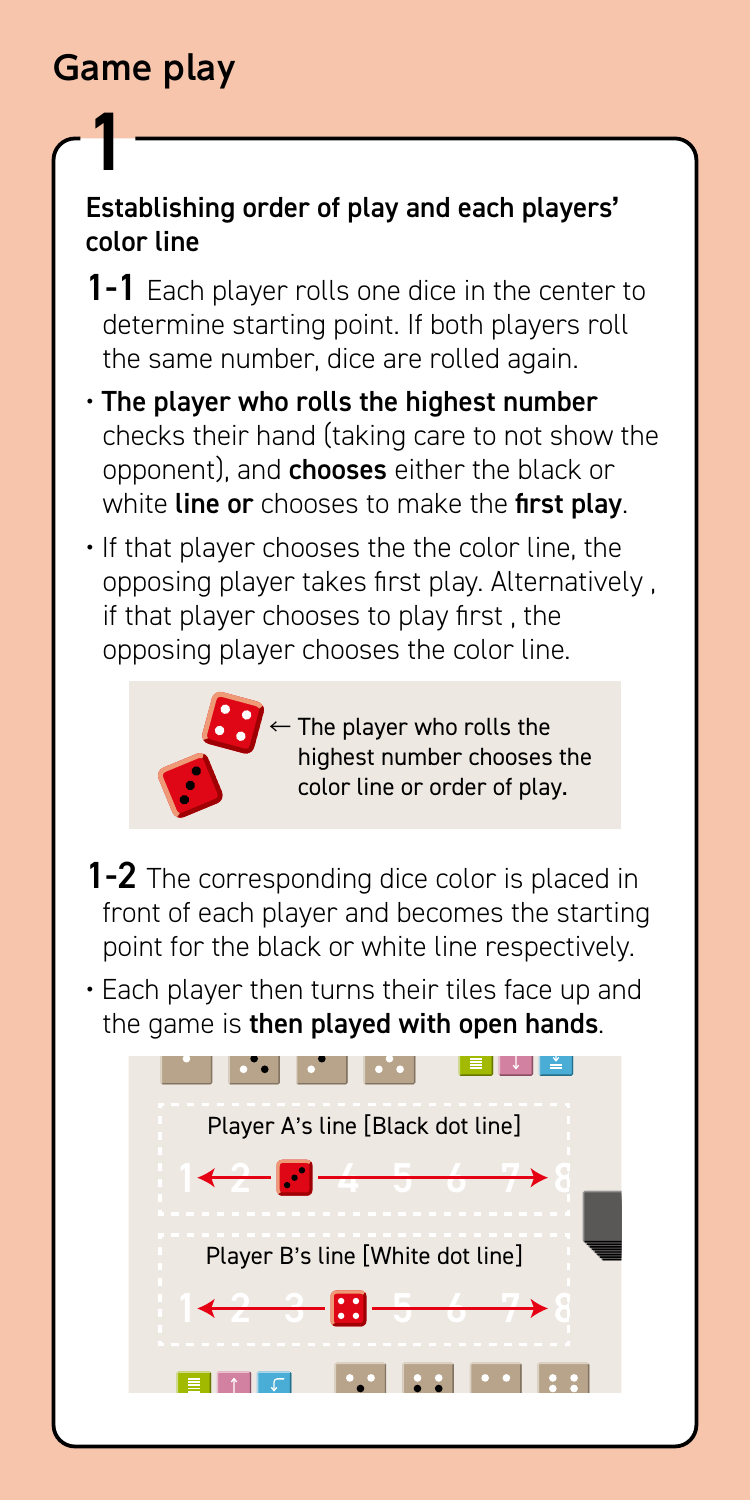#### Playing your turn

2

2-1 The player taking turn draws one tile from the pile.



- 2-2 The player then places a tile next to an ascending or descending tile (tiles can be placed on either line) or the player can use an action card.
- When placing tiles only one more or one less than previously placed tiles may be placed.
- Either one or two tiles may be placed adjacent to the dice.